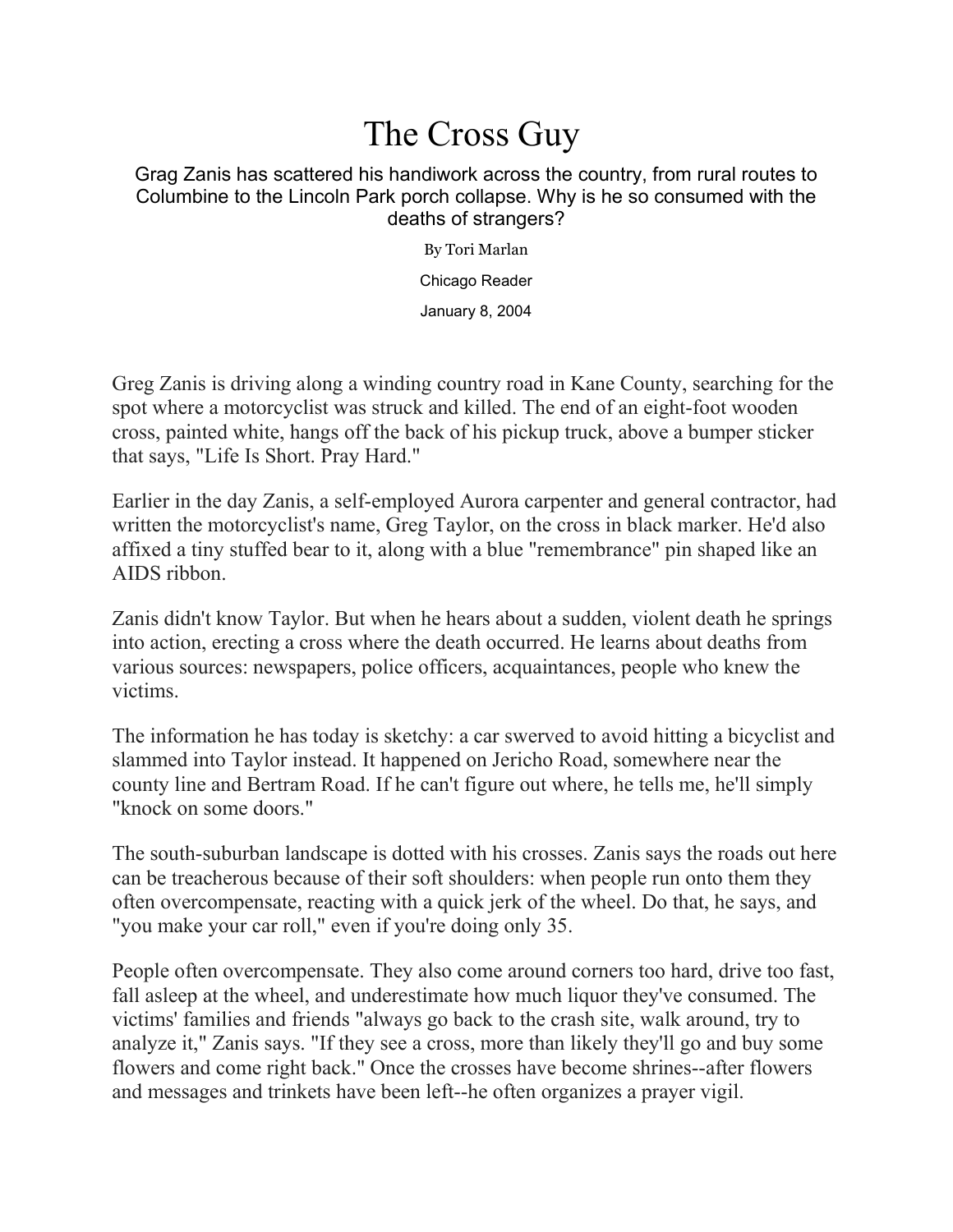Zanis also puts up crosses to mark deadly domestic disputes, drownings, gang shootings, and the occasional small airplane crash. As if there weren't enough fatalities in the south suburbs, he's memorialized the Lincoln Park porch collapse, the E2 nightclub stampede, the Cook County administration building fire, the Columbine shootings, and the Kennedy plane crash. Last April he drove to a tiny town 100 miles west of Chicago to give a couple a cross; stapled to it was a blown-up newspaper photo of their son, who'd been killed the day before in a grenade attack in Iraq. Zanis doesn't mind a long trip. "In a heartbeat," he says, "the phone rings and I could be heading out of state."

After driving on Jericho for about 20 minutes without seeing Bertram or skid marks that might tip him off, Zanis announces that it's time to start knocking on doors. He pulls into the driveway of a farm where the barn is painted like an American flag, but with crosses instead of stars and the message "Jesus Is the Answer" over the stripes. A pale-faced boy with a hair dryer trained on a rooster and a bucket of soapy water nearby says he doesn't know about the motorcycle accident. Neither does his father.

At the next farm a middle-aged woman stares at Zanis blankly when he asks where the crash happened. He spots her WWJD bracelet, smiles, and says, "What would Jesus do?"

At a third farm an elderly man sitting on a parked tractor with his grandson calls out as Zanis approaches, "You're the cross guy. One of my friends pointed you out to me one time."

## Zanis beams.

It might seem that after people lose a loved one there's not a lot a stranger can do to comfort them. Zanis believes otherwise. He's been inviting himself into other people's grief for about seven years now, hoping to remind them of God's presence--and of his. "It's important," he says, "for people to know someone cares."

Zanis cares about many things. He cares that the country is "losing God," that schools don't teach the Ten Commandments, that violence flourishes on America's streets because "chicken judges" won't "fry" the perpetrators.

"Our greatest need in this country," he says, "is to get back to God." If we could just do that, divorce rates would fall, crime rates would drop, the world would be a better place. According to Zanis, churches aren't reaching people: "They're just talking to themselves there." He usually goes on Sunday anyway but confesses that he regularly falls asleep in the pews. "It's just so boring!"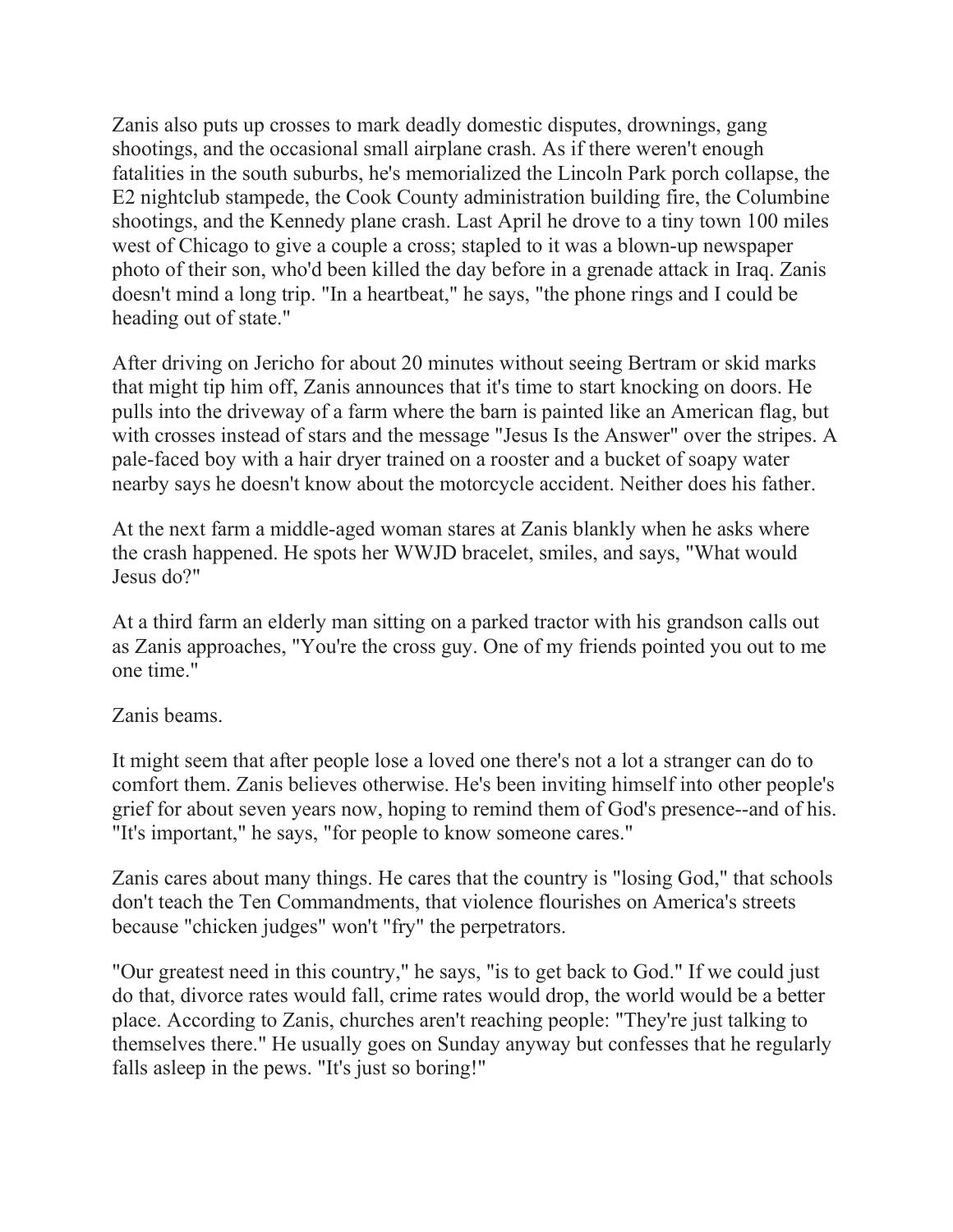In Zanis's view, "there's one God, and we all have our own personal idea of how we're supposed to reach him. You don't need a preacher, you don't need a rabbi." He believes his cross ministry--which he calls Crosses for Losses--takes a powerful symbol out of the church and brings it directly to the people. But it's not simply piety or even altruism that has inspired him to construct his life around strangers' deaths. In alleviating (some have said "hijacking") mourners' grief, he seems to have found purpose in his own life.

Zanis lives in an affluent subdivision in Aurora with his wife of 29 years, Susan, and their five children, who range in age from 10 to 22. A life around power tools has made him hard of hearing; a nail that ricocheted into his left eye gave him a permanent blind spot and blurred his vision.

There's something childlike about the 53-year-old Zanis. Words and emotions seem to spill out of him unself-consciously, and he appears either unaware of certain social boundaries and conventions or unconcerned with adhering to them. He'll embrace strangers, men and women, rather than shake their hands. "I'm a hugger," he says matter-of-factly.

Zanis claims to have put up more than 7,000 crosses since he started in 1996. Photos and stories about him and the crosses have been in Rosie, Time, Life, the Weekly Standard, the Aurora Beacon News, the Chicago Tribune, the Fox River SuperSaver, and umpteen other newspapers and magazines. A photo of the crosses he planted in Littleton, Colorado, after the Columbine shootings appeared in the book Life: Our Century in Pictures.

He both seeks and shuns the limelight. His phone number is unlisted, but he keeps numbers for CBS, Fox, ABC, NBC, CNN, the Daily Herald, the Sun-Times, and the Tribune tacked to a wall in his basement office and has even called press conferences. "I can get into probably any newsroom immediately," he says. But when reporters try to talk to him at the site of an accident he sometimes flees. He says he doesn't want to draw attention to himself, that his "policy" is to focus on the crosses or the victims- one reason he never speaks at vigils. "I'm not trying to promote Greg Zanis. I'm trying to promote the cross."

Still, he seems to enjoy the recognition. He described himself to me several times as "famous" and excitedly pointed out that photos of his crosses have won Pulitzers--or, as he put it, "My crosses have won two Pulitzers."

He has 61 scrapbooks in his basement, most related to the cross ministry. They contain newspaper clippings, photos, and fan mail, such as the note from a teenage girl he met in a Mississippi gas station whose friend had just died in a car crash. "I'm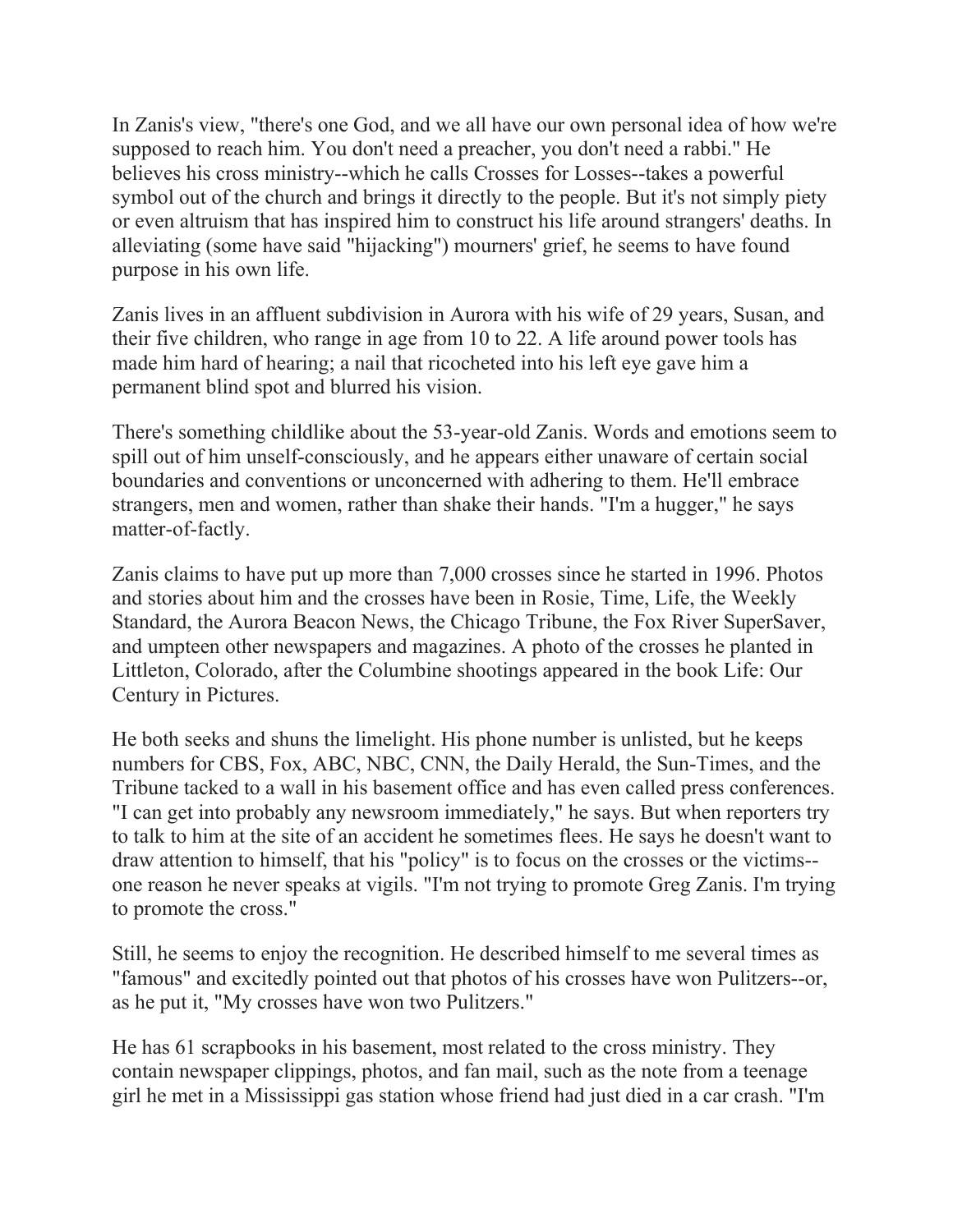so glad I got to meet you," she wrote. "You rock. I hope you will never forget me because I will never forget you, because how could I forget you, cross guy? I hope I will see you again someday. I am going to miss you bunches."

When Zanis isn't on the road he builds his crosses on a property he owns in Montgomery, 11 miles from his home. The Montgomery house, where he used to live, is currently unoccupied; his workshop is in the garage. The crosses vary in size and style. Most are painted white and fitted with end caps. When possible he attaches enlarged, laminated photos of the victims clipped from newspapers and a Sharpie pen that people can use to write on the cross. When the ground is frozen he builds pedestals for the crosses. In Chicago he lays small crosses on the ground. For police officers killed in the line of duty he usually makes ornate Celtic crosses. And if the victim was "a Harley freak--if he's 55 and riding around on a hog," he uses chrome end caps.

Zanis typically makes 20 to 30 crosses a week so he won't be caught unprepared. He doesn't see that as macabre, doesn't think it suggests he's waiting for people to die. He says he's simply making sure he's ready to offer people "an act of kindness."

He admits he's made "mistakes": "I've put crosses up for Jewish people. I've put crosses up for Muslims. But that doesn't slow me down." If someone points out the error, he goes back and nails a cardboard Star of David to the cross or replaces the cross with a wreath. But he assumes crosses bring comfort to mourners, no matter what their religion. "Crosses are accepted by everybody," he says. "That's the way I see it."

He tells a story about erecting crosses in April 1999 after a car carrying a couple of Pakistani teenagers collided with a train. He noticed a church steeple near the crash site and organized members of the church's congregation to pray with him at the crosses. Later he placed a granite marker engraved with the victims' names in front of the crosses. Their parents, he says, "always wanted to be Americans, and this was the final thing." He says proudly that the parents embraced the community that had comforted them in their grief: "They're Christians now."

Zanis claims that his crosses have also inspired drivers to slow down, parents and children to stop fighting and appreciate one another more, and town officials to install traffic lights at dangerous intersections.

They've also been the subject of controversy. Zanis caused an uproar when he planted 15 crosses on a hill in Littleton overlooking Columbine High School, because two bore the names of the students responsible for the massacre. He says he made crosses for the killers because a student who'd survived the attack asked him to and because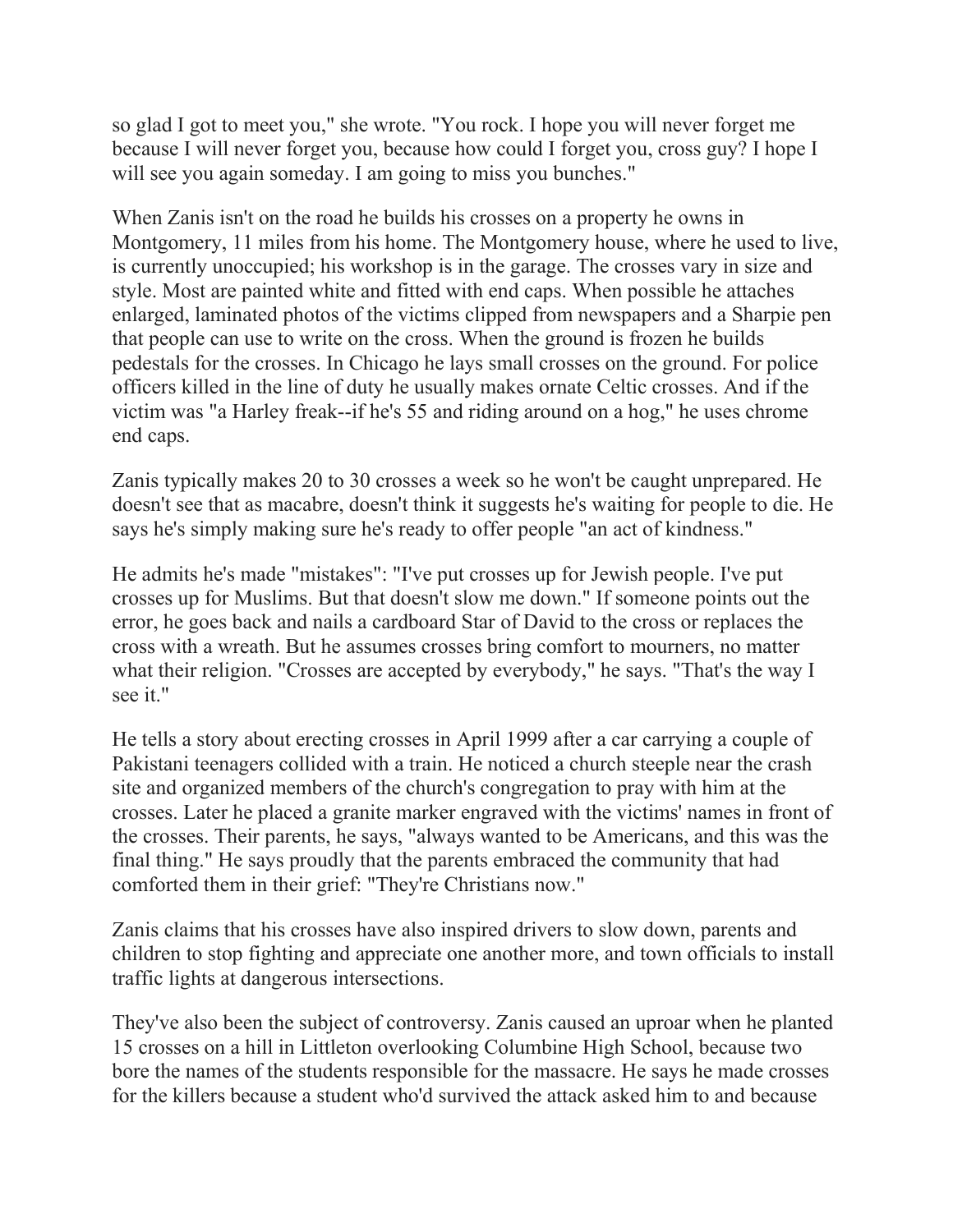they undoubtedly had families mourning them. And he believes they too were victims--victims of a society that offers up murder as entertainment and exiles God: "Columbine wouldn't have happened if someone would have taught them the Ten Commandments." People defaced and spit on the killers' crosses, and a girl who put a flower near them was pushed to the ground. Finally a man whose only son had been killed in the shooting took them down and destroyed them.

In late 2002 Zanis planted a cross on the front lawn of a house in an Aurora subdivision called Stonebridge, where on Christmas day a woman allegedly shot and killed her husband and wounded her daughters. Zanis also printed 500 flyers and stuffed them in people's mailboxes. One side of the flyer invited them to a prayer vigil for their slain neighbor; the other was a pitch for his remodeling services.

The Stonebridge Homeowners Association was deluged with complaints, and the Aurora Beacon News published an article in which a pastor who'd helped organize the vigil said, "I find it very offensive that anyone would use such a painful and tragic experience to promote his own business."

Zanis didn't, and still doesn't, seem to understand what the fuss was about. He was quoted as saying, "I get attacked nationally. This is minor." Today he says his critics were "looking to gain publicity off my coattails."

He prefers to focus on how his work unites people. The crosses offer mourners a place to come together and share their grief, he says, a place "to go cry at night." He adds that when he's erecting crosses or praying at vigils "it's easy for me to cry." But he's not crying for the victims or their survivors. "I'm crying for me."

Back in 1997, when Zanis had erected only 150 or so of the roadside memorials, he described his newfound compulsion to a reporter as his "own personal therapy."

A year and half earlier, on January 15, 1996, Zanis had stopped by the office of his father-in-law, Ralph Stadler, and found him lying facedown at the foot of the basement stairs. He'd been shot in the head.

Zanis became suicidally depressed and lost 50 pounds. "He went into seclusion," says Billy Cox, who's known Zanis for 30 years. "It took a while for him to come out of his shell."

When he did he was different. Cox noticed that he was more emotional and no longer interested in kicking back with a beer. "He became religious," says Susan, a bornagain Christian since the early days of their marriage.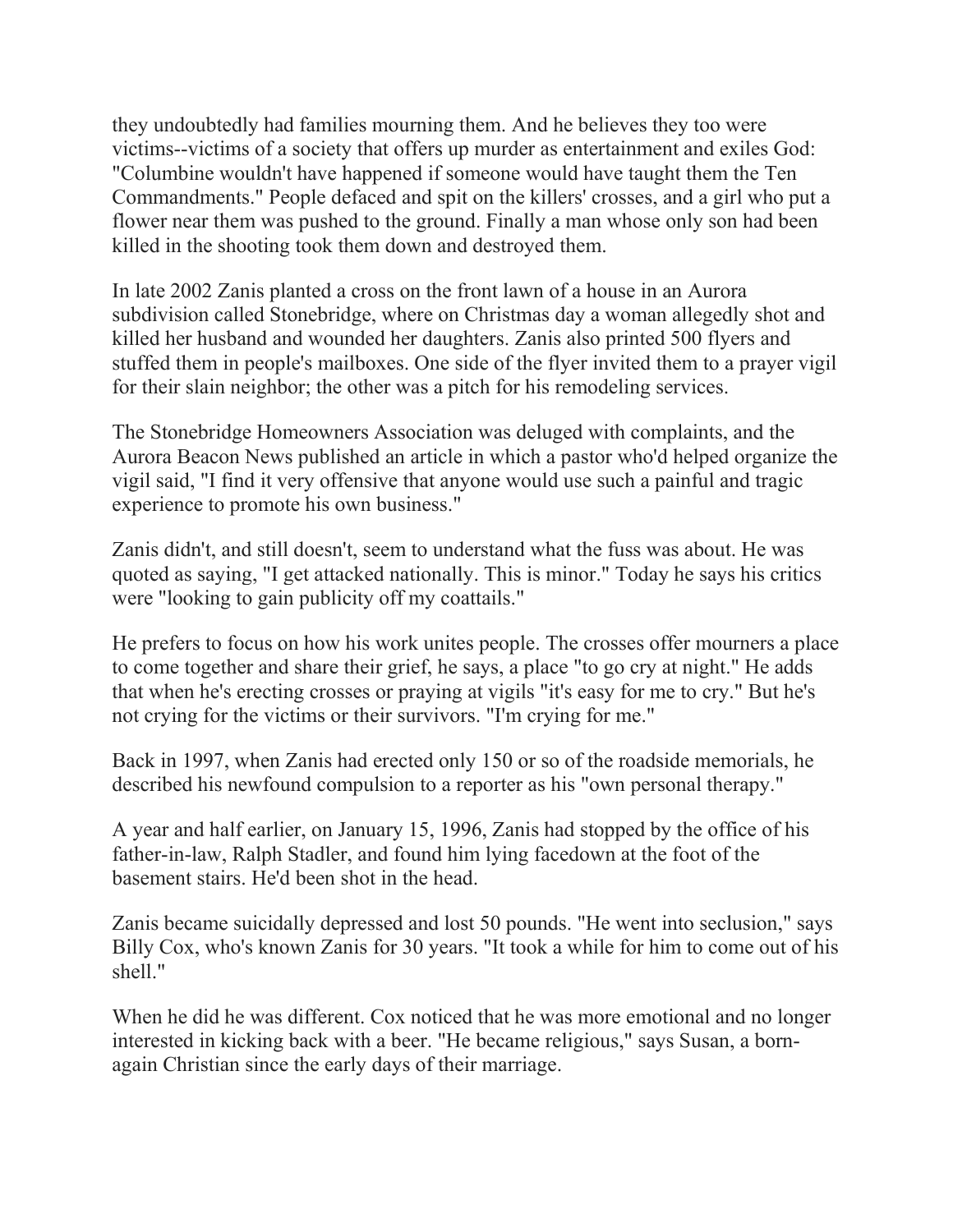Zanis joined a support group at a local church for friends and families of murder victims. A woman in the group, knowing he was a carpenter, offered him \$20 to make a cross for her six-year-old son, who'd been killed by a stray bullet. Zanis made the cross but wouldn't take her money.

Soon, he says, everyone in the support group wanted a cross, and after making them for others, he made one for himself, sticking it on the lawn outside his father-in-law's office. It attracted the attention of the Aurora Beacon News, which published an article that said Zanis was willing to put up a cross, free of charge, for anyone who'd lost a loved one. The paper even published his phone number. The next day, he says, "the phone started ringing."

Zanis's crosses received national publicity for the first time in March 1999. A photo of the ones he'd planted on Marilyn Lemak's front lawn in Naperville, after she was arrested for killing her three children, appeared in the National Enquirer under the headline "How America's Perfect Mom Became a Monster."

The following month Dylan Klebold and Eric Harris went on their rampage at Columbine, killing 12 students and a teacher. Zanis was vacationing in Florida with his family at the time, but he says a student tracked him down. Over the protests of his wife, he drove the family straight home to Aurora. He immediately made 16 crosses-- 13 for the victims, 2 for the killers, and an extra in case someone died in the hospital while he was on the road. At 11:30 that night he loaded them unpainted into his truck and drove home. "I said, 'Sue, I am going to Colorado right now, and that's that,'" he recalls. "She starts crying. 'Don't go--you haven't been asleep in two days.' I said, 'There's no discussion.'"

Zanis's 15-year-old son insisted on going with him. "Ten minutes out of here," Zanis says, "I'm asleep. He's never driven before, and he's driving."

About 15 hours later they were putting the crosses up on Rebel Hill, overlooking the high school. More than 125,000 people trekked up to see them in the first few days, according to Wendy Murray Zoba's book Day of Reckoning.

Zanis heard about the controversy over the killers' crosses as soon as he got home. Deciding the crosses were "no longer serving a good purpose," he got back in his truck, drove the nearly 1,000 miles to Littleton, and took down the 13 that remained. Brian Rohrbough, the father who'd destroyed the killers' crosses, told reporters that Zanis had just added "insult to injury."

Back in Aurora, Zanis was again inundated with calls. "Now they want me to bring the crosses back," he recalls. He made a new set of 15--he says the original set was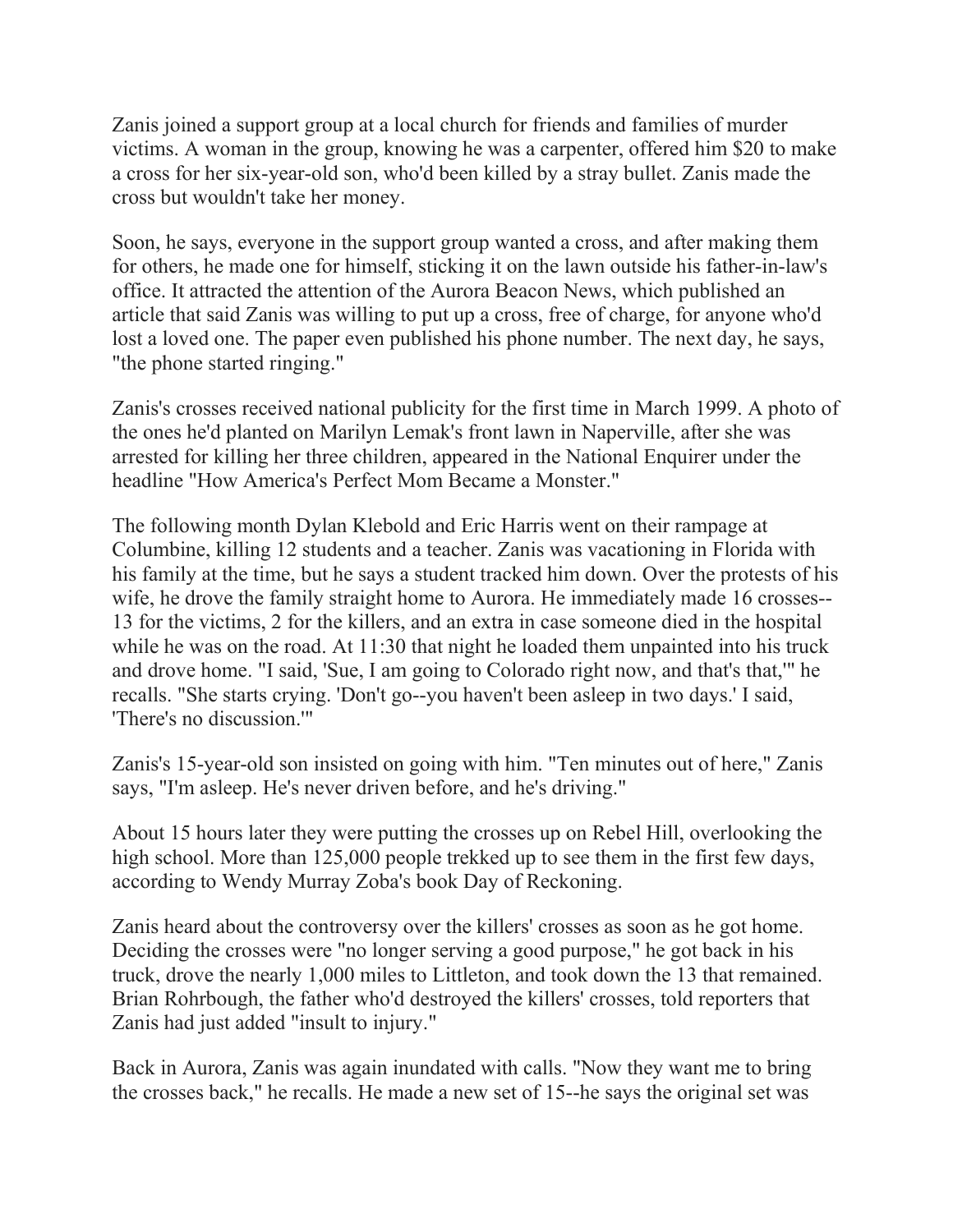locked up at a job site--then drove to Littleton for the third time that week. He arranged to meet with Rohrbough at a Denny's, and after talking out their differences he put up only 13 new crosses. The two men also appeared together on the Today Show.

Later that year Zanis began touring with the original set of Columbine crosses. He appeared with them at churches and youth events all over the country, often where one of the victims' fathers, Darrell Scott, was speaking. Along the way he held crossbuilding workshops.

He put about 165,000 miles on his truck in just a few years. "It was kind of a joke for a long time," he says. "I was home just on Wednesday nights for about four years."

Later Zanis made two more sets of Columbine crosses. One is in a cemetery where some of the victims are buried. The other is in the middle of a state park in Colorado, on an acre of private land that was donated to him.

On the first anniversary of the shooting Zanis returned to Littleton with the original Columbine crosses. Park district officials--who'd confiscated the second set of crosses because they were religious symbols on public land--wouldn't let him take the new crosses to Rebel Hill and directed him instead to a designated "free speech area." On the second anniversary Zanis unsuccessfully sued the park district, claiming the restriction violated his First Amendment rights.

"Every time I put up a cross I'm probably breaking the law," he says. When the crosses are on public property, officials who decide whether they stay are obliged to balance the principles of free speech, religious freedom, and separation of church and state. But unless the crosses endanger public safety--by, for instance, blocking a public walkway--Aurora officials tend to look the other way. "I don't hear a whole lot of complaining," says Dan Ferrelli, spokesman for Aurora's police department. "He's been doing it so long now people may have come to expect it." And besides, he says, most of the crosses are set up on private property.

Zanis used to get pleasure from building houses and buying antique cars, but now he describes those activities as "self-centered" or "egotistical." Now, he says, the only thing that matters to him is the cross ministry. He even gets his children to help. A son earns \$1 for each end cap he attaches; a daughter earns \$5 for two coats of paint. "I don't give them an allowance," he says. "If they want to earn money for a bicycle they can earn money for a bicycle pretty fast."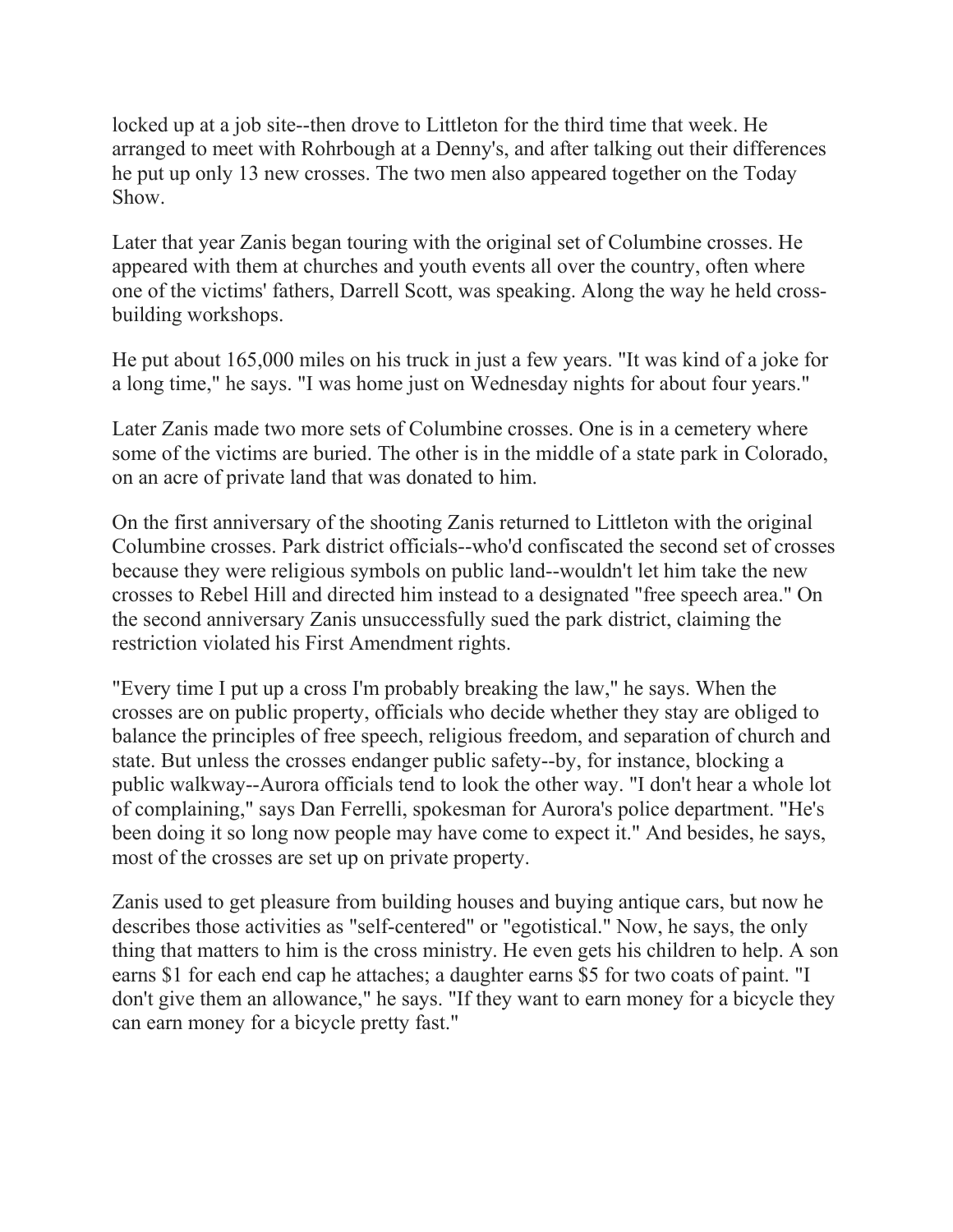The Zanises are homeschoolers. Susan, a former public school teacher, does most of the work. Zanis, who's in charge of the art classes, requires his children to paint copies of the cross photos that have appeared in newspapers and magazines.

"I try to get Greg to do things that don't involve the crosses," says Susan, "but he wants to talk about them constantly." When they go out he often takes impromptu detours past some of the crosses. "Sometimes he wants to see if people have come by and written on them," she says. "I ask him sometimes, 'Why do you keep doing this?' I get frustrated sometimes, I do. He tells me how happy it makes people to have a marker of the last place their son or daughter was on earth."

Zanis believes he's marking the spot where souls depart from bodies. If someone happens to die in a hospital he considers that a technicality--no reason not to put a cross at the site of the fatal injury.

I once heard him refer to putting up crosses as a high. "If I haven't had a high in three days," he said, "I'm going to check out the paper." He'll wake up at 5 AM, drive to a local newspaper-distribution site, and scour the DeKalb Daily Chronicle, the Naperville Sun, the Lisle Sun, the Tribune, the Sun-Times, the Daily Herald, and the Aurora Beacon News.

Layers of victims' head shots fill a wall in his basement. Some are actual photos, others are enlarged copies of newspaper photos. Susan calls it the wall of death.

"This is Brendon Anderson," Zanis said one day, pointing to a photo. "He was killed in Aurora. Double homicide. He was put in a car, and his body was burned beyond recognition." Near Anderson's picture was one of a pretty girl with long brown hair. "Stacey Blundell," he said. "She was in a car accident in Naperville." He paused briefly, then pointed to a blond girl. "That's Cassie Bernall, a Columbine girl." Next was a teenager posing with his dog. "Devan lived in rural Mississippi, and his parents sent him to college. He was on the waterfront in Virginia on a summer holiday, and some guy came up and stabbed him in the back for no reason."

Only one middle-aged person was on the wall. "His worker killed him," said Zanis. "He was stalked and killed." He lifted up several photos, revealing one of a black child. "I don't remember him at all," he said. "Just too many faces."

I asked about a glossy photo of a Latino couple embracing. "She's in jail," he said. "She murdered him."

Zanis's need to mark a death often doesn't stop with a cross. The first time I visited his workshop a granite headstone was sitting on a shelf, engraved with a man's name, the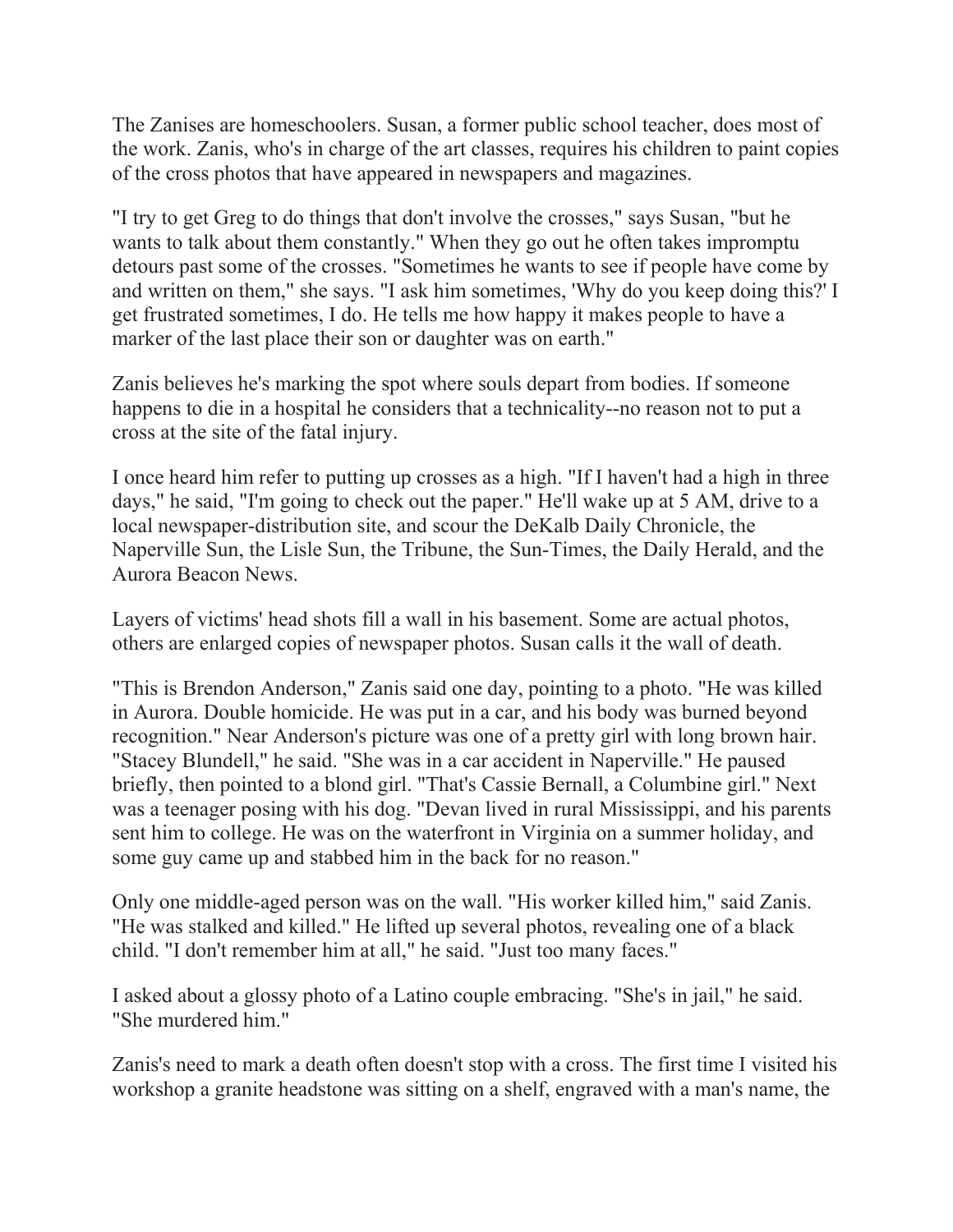dates of his birth and death, and the inscription "Beloved Husband, Father, and Grandfather."

Zanis said someone--he wouldn't say who--had called with a story about the man being buried three years earlier in an unmarked grave. Apparently the man's grown children had inherited his fortune yet held a grudge against him for not helping put them through college. "They've got their own money now, but they were furious," Zanis said. "And they just wouldn't mark the dad's grave."

So Zanis was taking it upon himself to do so, even though he didn't know anyone in the family? And he was calling "beloved" a man whose family had spurned him? "That's my prerogative," he said, explaining that he planned to sneak into the graveyard at night and set up the stone."

"To him it's healing to minister in this way," says Susan. "But the part about it all that troubles me is he's dealing with death all the time." She adds, "Handling death is a real hard thing for my husband."

Early in their relationship she tried to console him after one of his cousins drowned, and the intensity of his pain struck her as unusual. "A normal person would cry a little bit," she says. "But he just cried and cried and cried."

Her father's death was worse. Stadler, Zanis says, "was my best friend. He replaced my father that I didn't get along with."

Zanis was born in Spokane, Washington, in 1950 to a Greek Orthodox priest and a Greek immigrant seamstress. His middle name--Steven--is Stavros in Greek, which, he proudly points out, means "cross."

He spent his early childhood in Nashville. His parents spoke Greek at home, and he says he didn't learn English until he started school, even though he had two older siblings (and two younger ones). Confused and alienated by the language barrier, he had trouble making friends and did poorly in school, flunking first and third grades. He began to draw and paint, and soon discovered he liked to work with his hands.

After the family moved to Chicago in the early 60s, Zanis's mother ran a churchsupply shop on Dearborn, where she sold, among other items, vestments and altar cloths she'd made. His father was an assistant priest at Assumption Greek Orthodox Church on the south side, and after the family settled in Geneva he founded Saint Athanasios church in Aurora. "I think my dad drank a lot of church wine," Zanis says. He remembers being "whaled on" with extension cords and belts and says that as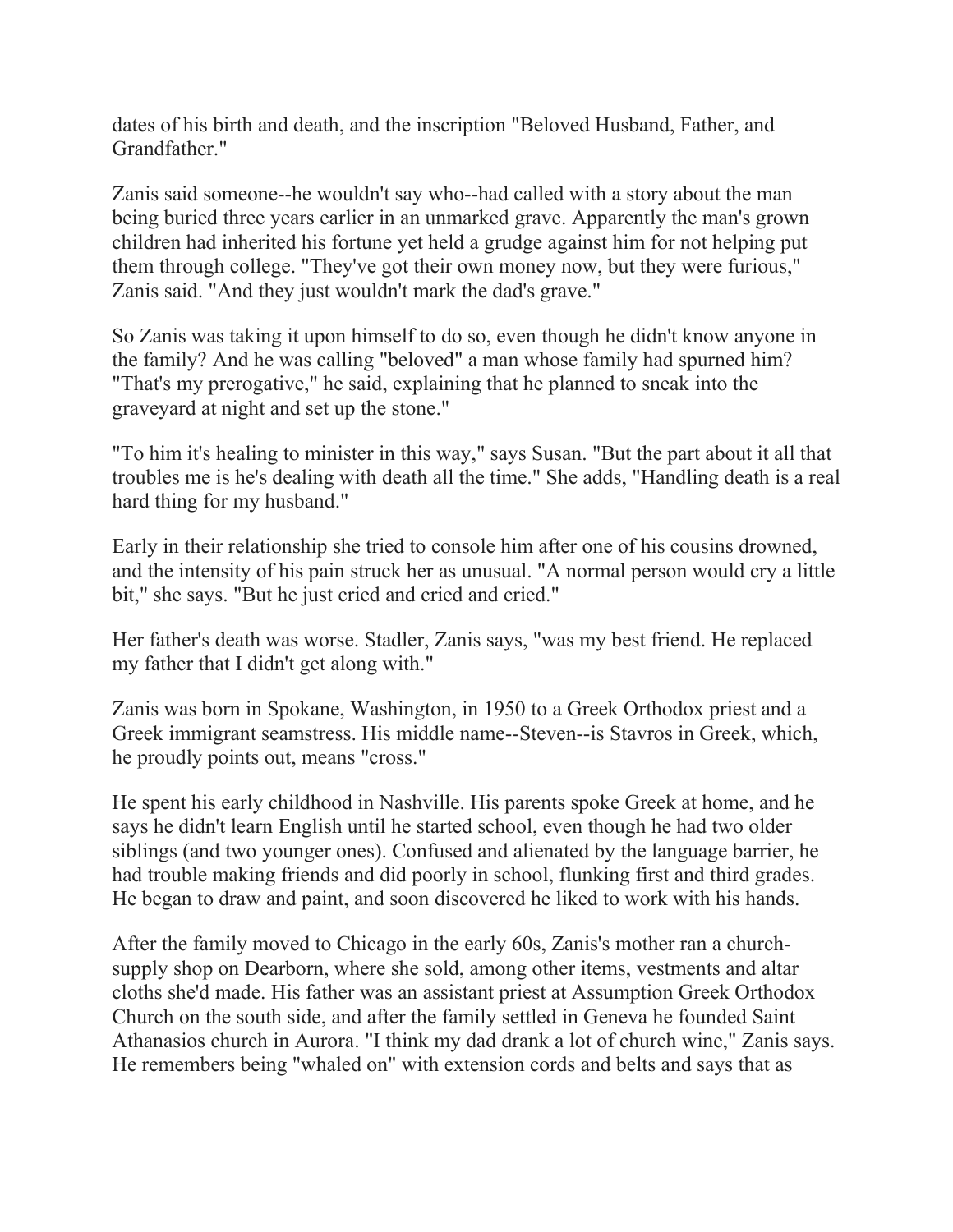punishment his father would sometimes force him to kneel "and face the community for a whole hour's service."

Despite his feelings about organized religion, he says that if his father, who's now deceased, had "used a little bit of love and tenderness I'd definitely have been a pastor or a priest. But I don't have the ability to feel that I'm worth anything. I tell people all the time I'm dirt underneath their feet."

Zanis spoke English fluently by the time he entered high school, but he continued to struggle academically and didn't graduate until he was 21. He decided to go to college anyway. He started at Waubonsee Community College, where he met Susan. He says he loved spending time at her house, largely because he was so fond of her father. He and Stadler would spend hours shooting pool, drinking Budweiser, and watching TV.

Zanis says his reluctance to speak at prayer vigils and other public events stems in part from an incident in the early 70s, when he ran for mayor of Geneva. He was still in college, he says, a long-haired hippie with little community support and essentially no platform. The only point he remembers making during the campaign was that the young people of today would be leading the country tomorrow.

According to Zanis, a few days before the election a man got into his car and ordered him, at gunpoint, to start driving. He says he'd been receiving death threats from someone who wanted him to drop out of the race and he believed this was an attempt to make good on them. He stopped near a creek as instructed, then grabbed for the man's gun. "The bullet went in my left side and then out again," he says. What happened next is a foggy memory: he floored the gas pedal, the man somehow fell out of the car, and he drove until he passed out.

Court records indicate that a grand jury investigated the incident in 1973 and that Zanis himself was the subject of the investigation. When questioned by the grand jury Zanis took the fifth--on his lawyer's advice, he says--and wasn't indicted. A couple of people in the community told me they'd heard rumors that the gunshot was selfinflicted as a way to get sympathy votes.

Whatever happened, Zanis lost the election. He dropped out of college after only a year and a half, took up carpentry, and married Susan in June 1974. A few years later he built a three-story house with the help of Stadler, who'd built the house he raised his children in.

In the early years of his marriage Zanis built houses for a living and made decent money. But he also smoked marijuana--"an ounce a week"--and bought and raced a string of fast cars, including a Camaro Z-28, a Trans Am 400, and a Super Duty 455,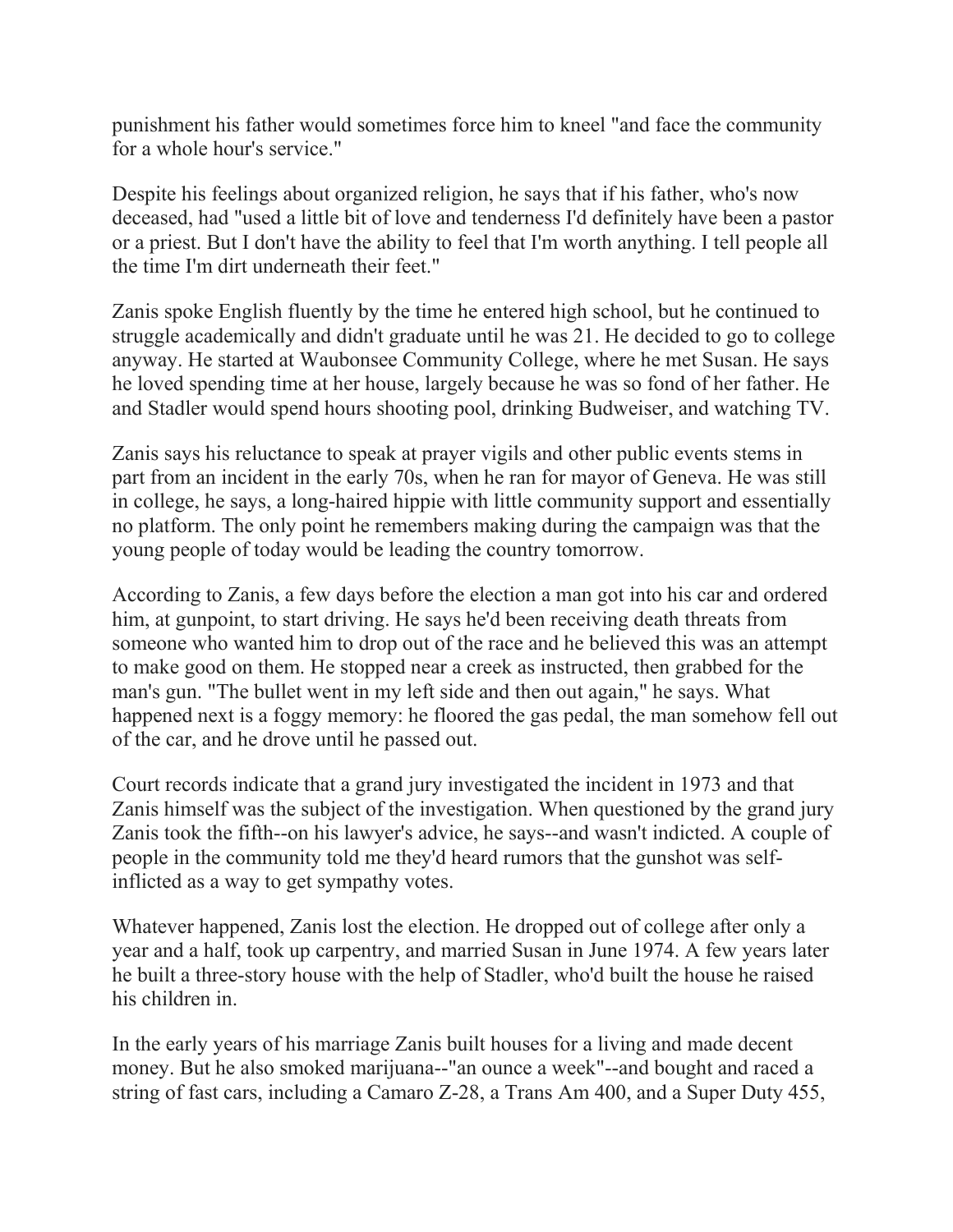in which he was once clocked doing 155. "There are things you look behind you and say, 'Did I do that?'"

In the late 70s he was sued for a problem in one of the houses he'd built. He blamed the problem on the plumber he'd hired, but he lost. He refused to pay the damages, and when a judge issued an order that his pickup be seized, he flew into a rage. While "blasted," he took a sledgehammer to the truck's body and ripped the upholstery to shreds: "I made sure there wasn't a sellable part on it."

Shortly after that he decided to lay off the pot. He settled down, and he and Susan started having children.

In the mid-90s Zanis was working for his father-in-law, managing his properties and collecting rent. He says that on January 15, 1996, when he arrived at Stadler's for lunch--a daily routine--Stadler didn't come to the door. Zanis ate his meal in his truck, then tried the door again. This time he noticed a bullet casing on the ground. He let himself in and found Stadler's body.

The murder stumped police and strained family bonds that weren't strong to begin with. Susan says her brothers insinuated to police that Zanis might have murdered their father--an accusation she suspects was the result of jealousy, because Zanis was closer to their father than they were--and Zanis pointed the finger at them.

When several months passed without an arrest Zanis put up a \$20,000 reward, and a couple of Stadler's tenants went to the police. Afterward, one of them stopped by Zanis's house to tell him her brother and one of his friends had robbed and killed Stadler. Zanis says he immediately got in his truck and raced to her apartment, where her brother had been staying. "I had a .45," he says, and the key to her apartment. "I was gonna kill the guy myself. I drove through stop signs. I was a maniac." Fortunately the police were already there when he arrived.

The suspects had separate trials. The attorney representing James Lewis, who was accused of being the triggerman, tried not only to raise doubts about his client's guilt but to raise doubts about Zanis's innocence. "They accused me in open court of doing the murder," Zanis says. "They said I had the motive--I wanted to be rich."

Lewis's attorney established that Zanis owned guns, insinuated that Zanis had been ripping off Stadler, and even got him to admit on the stand that he'd boasted to several tenants about how he much money he was going to come into when Stadler died. (Stadler, who was worth millions, died without a will, according to Zanis, who says his family inherited nothing but Stadler's half-million-dollar house.)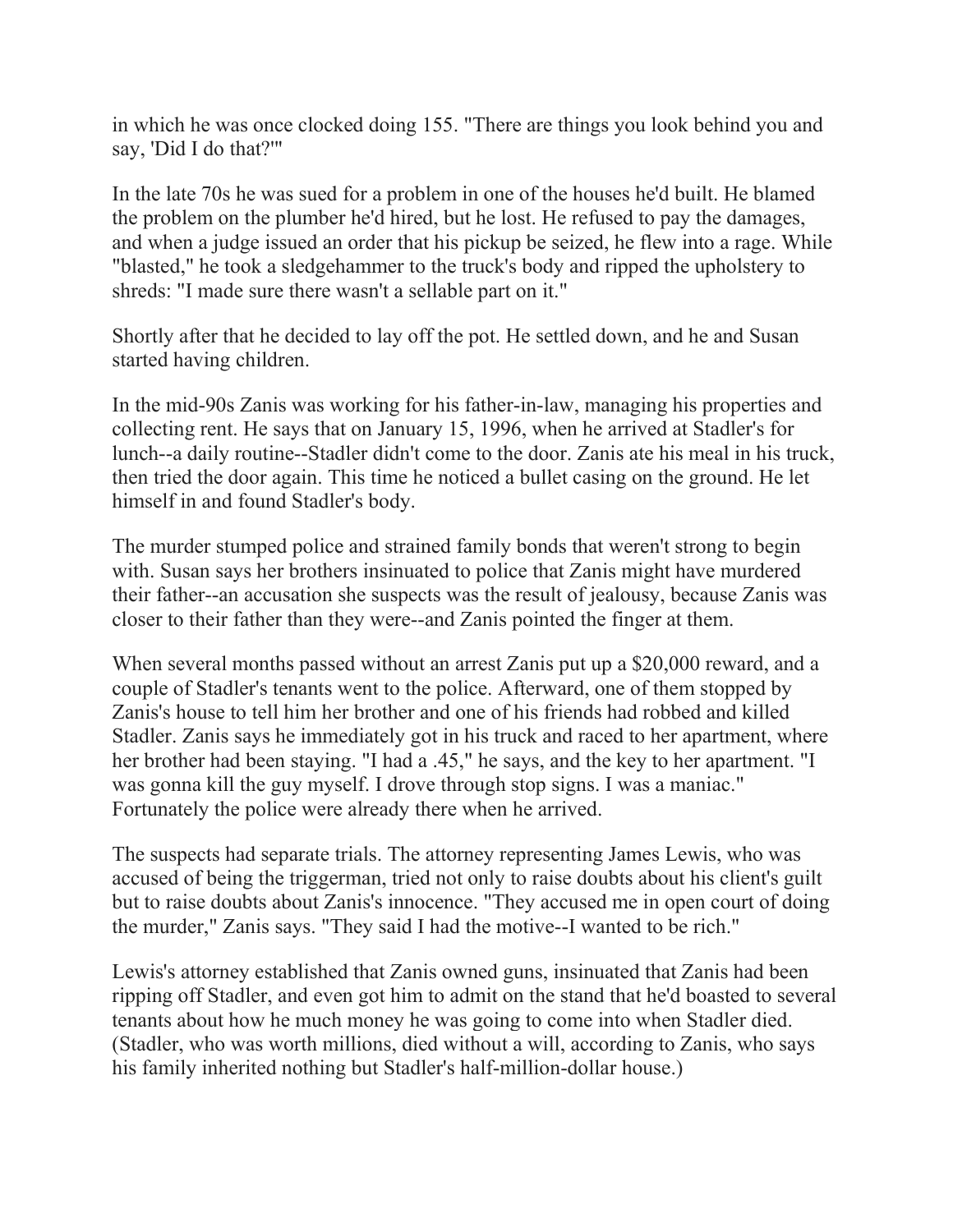Lewis's attorney also established a link between Zanis and one of the main informants, who, in addition to collecting the reward money, worked out a deal with prosecutors: in exchange for his testimony they would drop a felony theft case he had pending, reduce a similar felony to a misdemeanor, and end an existing probation. The attorney asked Zanis whether he'd smoked pot with the informant in the months leading up to Stadler's murder. Zanis replied that he'd pretended to smoke the pot in order to "entrap" the tenant, whom he wanted to evict. (For some reason he never did.)

The trial resulted in a hung jury. Once Lewis heard that the other defendant in the case got 30 years, he started negotiating with the prosecutors. The state's attorney's office planned to ask for the death penalty if it had to retry the case but offered a 25-year sentence for a guilty plea. That meant with good time, Lewis could be out in 12 and a half years. He took the deal.

Zanis was furious. "I wanted him to hang."

Today Zanis wears a button with Stadler's photo on it while he's erecting crosses or praying at vigils. At first the cross ministry was an outlet for his grief over Stadler's death. But his motives are no longer so clear. "There's a reason why I'm doing this," he told me one day, "and I don't really have a handle on it." Then he talked about his "littered" past, saying he easily could have died along the side of a road somewhere himself or killed a man in rage.

Some people familiar with Zanis's past believe his cross ministry is more about being in the limelight or making money than an expression of his piety. "I'm not buying it," says one person who asked not to be named. "I know too much about him."

"He really likes the spotlight," says someone else who didn't want to be named. "He's quite the self-promoter. I'm cynical. The whole thing's very strange."

Zanis usually dismisses his critics as simply being jealous of him, and he scoffs at the notion that he's trying to make money from the crosses. He says he was supposed to earn \$1,000 per appearance when he took the Columbine crosses on tour but all he ended up getting were a few free dinners at Cracker Barrel. He says he didn't complain because he couldn't fathom "making money off people's loss." In fact, he says, he used to laminate checks and cash donations that people sent him. "It made my family kind of mad."

These days he doesn't go on the road as much. He's often content to put small crosses in the mail--he recently sent some to Ohio, Hawaii, and the Czech Republic--or to rely on the cross builders who've attended his workshops. With 26 "very active" cross builders in 12 states, he says, "there are states I don't have to go to anymore."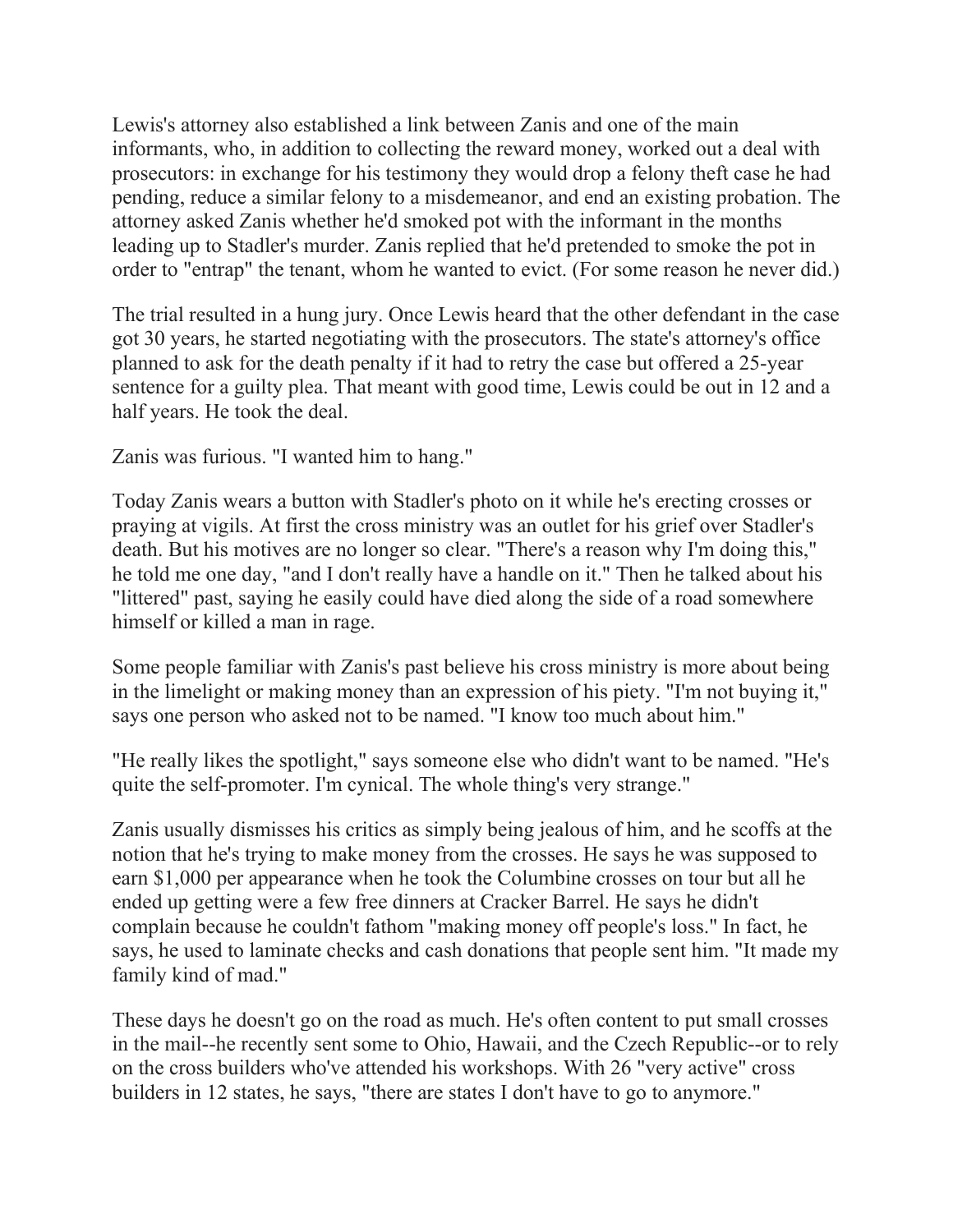After all these years of funding the cross ministry himself, he's started rethinking his approach. "It makes sense for me to do this for the rest of my life," he says. But it doesn't make sense to go broke doing it.

According to Susan, the cost of the lumber, gas, food, and lodging has taken a toll on the family. "We have a lot of credit-card debt because of this cross ministry," she says, estimating that Zanis has charged at least \$50,000 over the years for supplies and travel expenses. It was at her insistence that he recently stopped laminating donations.

Crosses for Losses is now officially a nonprofit, with  $501(c)(3)$  status. Zanis has put together a board of directors and hopes to someday operate full-time out of the Montgomery house and workshop. He'd like to be more active in Chicago at some point. For now, he says, "there's too much going on in Chicago. It's not something I can handle--two murders a day on average."

Eventually he hopes to train someone to take over part of his duties. "He can live in the [Montgomery] house," he says. "He can follow Greg Zanis around, and he's going to learn to be bold. Every day he'd go around with me. He'd learn how to make [the crosses], install them, how to talk to people about scheduling a prayer vigil."

In the meantime Zanis has been holding an open house every Sunday afternoon at his garage workshop, which now doubles as a cross museum. On display are the original Columbine crosses, which he claims have been viewed by more than two million people at 505 "major events." There are also more than 120 newspaper clippings, 50 magazine articles, his children's cross paintings, T-shirts from Columbine, and aprons from Home Depots in several states (signed by employees). A map of the country hangs on the wall, marked with more than 1,000 cross stickers that represent crosses he erected in 1999. On the same wall is an Aurora ward and precinct map--Zanis calls it a "homicide map"--with stickers on nearly all the places in the city where people were murdered in the 90s.

Presiding over everything, right above the Columbine crosses, is a large portrait of Ralph Stadler in a wreath frame.

Zanis knows his crosses bring only limited comfort. After two years of driving past Stadler's cross, he says, "I got tired of looking at it. I'd just be depressed, so I took it down and recycled it. I put it up on Route 25 for Chris Clark. I should have just gotten rid of it, because I still know it's there."

Yet he clearly believes there's value in providing even limited comfort to people who are feeling raw and vulnerable. "It's the nicest thing they can have," he says. "They've lost everything, right? But they've got this cross."